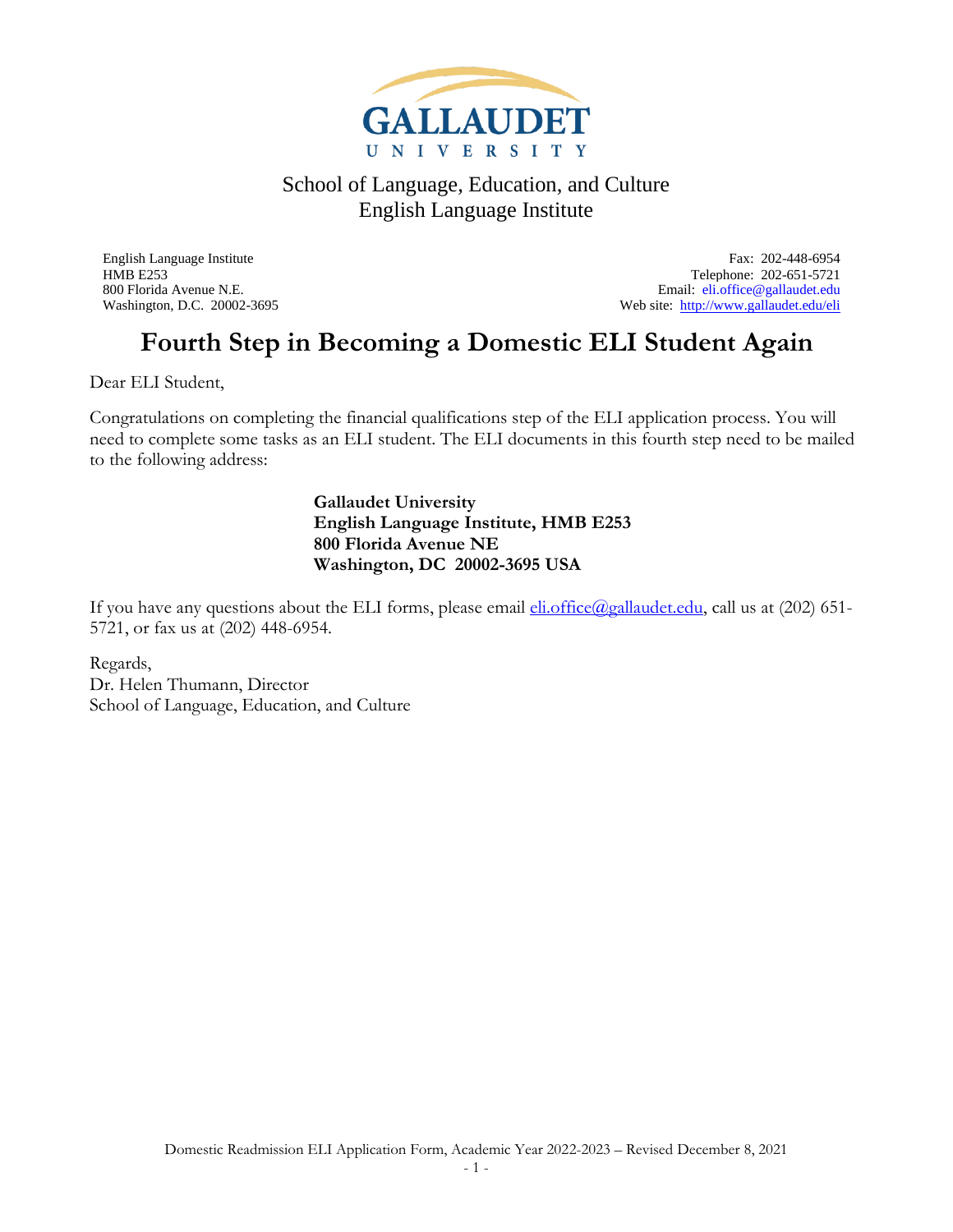

# **1. Housing Affirmation Form**

**Print Applicant Name:** \_\_\_\_\_\_\_\_\_\_\_\_\_\_\_\_\_\_\_\_\_\_\_\_\_\_\_\_\_\_\_\_\_\_\_\_\_\_\_\_\_\_\_\_\_\_\_\_\_\_\_\_\_\_\_\_\_\_\_\_\_

**Directions:** Please fill out this form and sign the Affirmation section below after you have submitted the completed Housing Application to Residence Life.

The Housing Application is available in Bison, which is an online portal that is available for Gallaudet University students. The Housing Application can be completed after he or she has registered for his or her Gallaudet University email account.

Date the Housing Application Form was submitted to Residence Life: Month Day Year

**Affirmation:** I understand that I must submit the Housing Application form within Bison in order to reserve a dorm room before I arrive on campus for ELI Student Orientation. I understand that if I do not complete the housing form in a timely manner, there may be no dorm room available for me.

\_\_\_\_\_\_\_\_\_\_\_\_\_\_\_\_\_\_\_\_\_\_\_\_\_\_\_\_\_\_\_\_\_\_\_\_\_\_\_\_\_\_\_\_\_\_\_\_\_\_\_\_ \_\_\_\_\_\_\_\_\_\_\_\_\_\_\_\_\_\_\_\_\_\_\_\_\_\_\_\_\_\_\_\_\_\_\_\_\_\_\_\_\_\_ Applicant Signature Date

After completing this form, please sign and date it, scan it, and send this page as an attachment to [eli.office@gallaudet.edu.](mailto:eli.office@gallaudet.edu)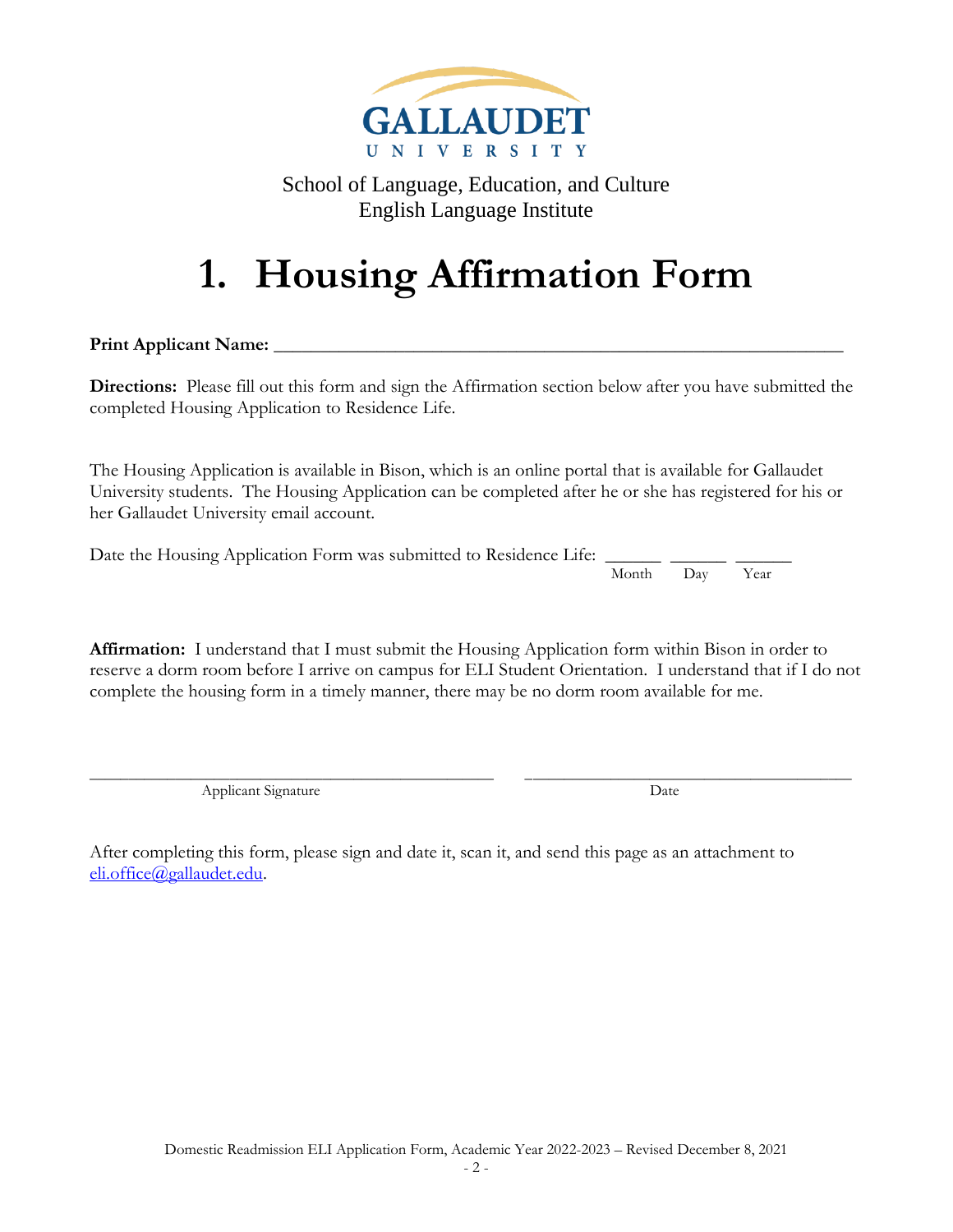

### **Guide to the Estimated Costs of Attending the ELI**

Below is a chart of estimated charges for the Fall 2022 semester for returning domestic students.

| Domestic                      | Incoming Fall 2022 |
|-------------------------------|--------------------|
| Tuition/Classes               | 4585               |
| <b>Student Activities Fee</b> | 150                |
| Health Service Fee            | 250                |
| Technology Fee                | 200                |
| Health Insurance **           | 4402               |
| Books and Supplies ***        | 250                |
| Dorm ****                     | 4469               |
| Meal Plan ****                | 3480               |
| Total                         | 17786              |

\*\*Health insurance is an annual fee and billed one time per academic year. ELI students entering the Spring semester after an absence pay the fee posted for the Spring semester which is \$2,291. \*\*\*The estimate for books and materials is an out-of-pocket expense.

\*\*\*\* Dorms and meal plans have various rates and features. The estimate given here is an average. All costs are approximate and can change at any time without notice. This chart above is not a quote.

An advance payment must be submitted by the respective deadline, otherwise the student cannot register for any classes at Gallaudet University. The advance payment deadline for the Fall 2022 semester is August 17, 2022.

During the semester, the student may incur additional charges. When this happens, the balance due must be paid off by the final balance due deadlines listed on the undergraduate academic calendar on the Gallaudet University website.